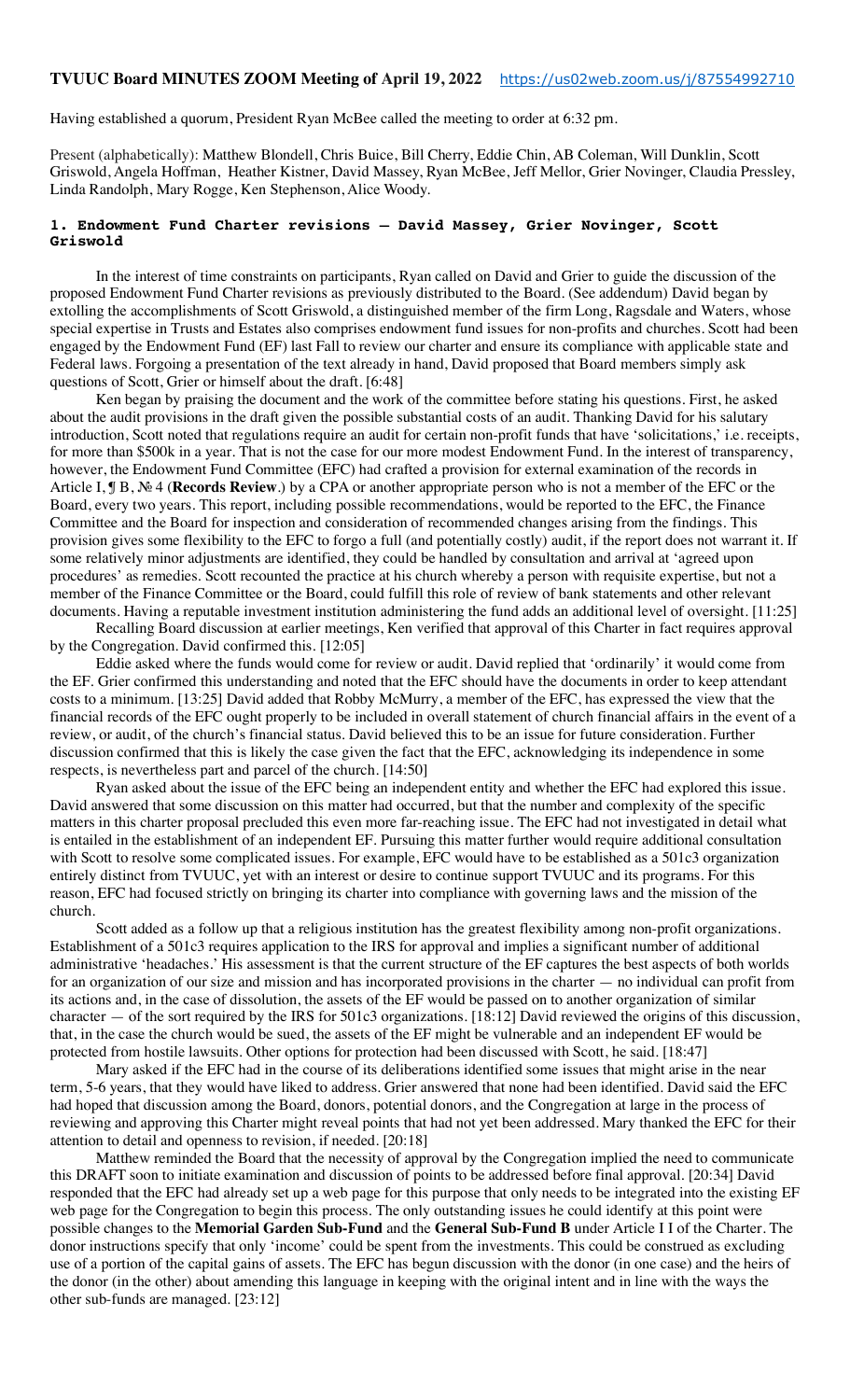Ken agreed with Matthew's view that it is the intent of the Board to put both the EF charter revisions and the Bylaws before the Congregation as quickly as possible to permit timely discussion (via ZOOM and possible in person) and possible revision of the texts. David said that the EF was planning for a similar process. [24:43]

Ryan asked what further action is required of the Board for these documents to be put before the Congregation. Speaking for the EF, David asked that the Board 'endorse' these documents so that the discussion in the Congregation could move toward their 'approval.' Linda agreed that 'endorsement' is an acceptable term. Another would be 'recommend' for approval. Further discussion sought to incorporate a positive expression of the Board toward these draft documents, while allowing for the incorporation of as yet unforeseen improvements. Grier asked if the drafts presented could be endorsed for further consideration in advance of a possibly amended text for final approval.

**Jeff moved that the Board endorse the draft document and advise forwarding it to the Congregation for their consideration and refinement. Ryan offered a friendly amendment that "the board endorse the process presented by the Endowment Fund Committee including the draft charter presented. The Board will vote on a final recommendation once the EFC has finalized language." Jeff accepted this amendment. Ken second the motion as amended. Unanimous.**

David thanked the Board, expressed the openness of the EFC toward improvements of the document as the process continues. Ryan thanked Scott, David and Grier for their diligent work on this document in service to the Church. Scott recognized their considerable and valuable work that made his work a great deal easier. [31:19] Scott and Grier exited the meeting at this point. David stayed part way through Will Dunklin's presentation.

## **2. Buildings & Grounds Updates - Will Dunklin, Barbara Lamm**

Barbara began by reviewing developments in connection with the Little Pantry in the church parking lot. Thanking the Board for approval for the construction of the pantry, she stated that the pantry was feeding lots of people. Beginning with her personal purchase of \$75 to stock the pantry, stocking the pantry grew to \$125 a day, but uncertainties in funding sources have reduced this to somewhat under \$115 daily. She pointed out that there is plenty of food available for the pantry through donations and grants, but our limited storage space prevents our taking full advantage of these sources. She goes to grocery stores in Knoxville every other day for supplies to keep up with stocking needs without supplies exceeding the available storage. Many Facebook posts tell of the popularity of our pantry. [34:40] Will expressed positive surprise at the success of the pantry, which requires complete restocking every day. A committee is needed that can buy food in bulk IF sufficient storage space can be identified. Currently half the cloak closet the lobby is being used for this purpose, but overflow still is a problem. A possible solution is to take one of the original doors from the church that is in storage and close off the entire cloakroom for two purposes: 1) storage and workspace for pantry needs, 2) storage for art displays. Additionally, attractive coat racks would be made available in a convenient area close to the area being closed off. Will has a written proposal with additional details that he will make available. He estimates that the project can be completed for less than \$1000, but he is unable to identify a source for these funds because Buildings and Grounds has exhausted its budget. He asked for guidance on ways to proceed. The following funding suggestions emerged: Program Council, Endowment Project Funds. Chris thought Program Council funds would be a good possible source; Claudia noted that Program Council expenditures for individual projects are capped at \$500. Matthew proposed that, if funding could be identified, an up or down vote on the project would be possible. Will asked if the Board could approve the project in principle, but postponing the actual identification of funding. Will provided this proposal to the Board as formulated by B&G:

"The Building and Grounds Committee has voted to propose the following alteration to the building.

In order to create a dedicated, secure, work and storage space for "The Little Free Pantry" we propose to make the following changes.

(1) The current coat closet to have a door and frame installed to match the existing.

The church has 2 doors in storage that match the existing doors throughout the building. The 2 doors in storage were removed from the room that is now the Linda Kraeger Library when it was remodeled. One of these can be used at the current coat room with an appropriate new metal frame. This ensures that the change matches the existing lobby finishes.

(2) A new coat rack to be installed in the Greg McKendry Fellowship Hall, along the north wall where the name tag racks are currently located. Since coat racks are largely seasonal, a portable coat rack/wardrobe rack may be appropriate.

(3) New name tag holders mounted on the west wall of the McKendry Fellowship Hall.

(4) Cost to be determined. Estimated to be approximately \$1,000."

Ryan agreed this would be feasible so long as we are not adding an expenditure to the budget in mid-year. Ken asked for additional assurance that a way to hang coats would be available, given the presence of the piano in the Fellowship Hall. Will noted that the piano is up for sale on two websites currently and that he is considering lowering the price to attract more interest. When asked, David indicated that the EF could entertain a proposal of this sort and asked that Will get in touch with him in the next few days for further clarification so that David could forward the emerging proposal to the EFC for consideration. [43:16] Chris endorsed further study and refinement of the proposal and Claudia advocated finding funds from sources budgeted for other purposes would NOT be a good idea and might cause confusion and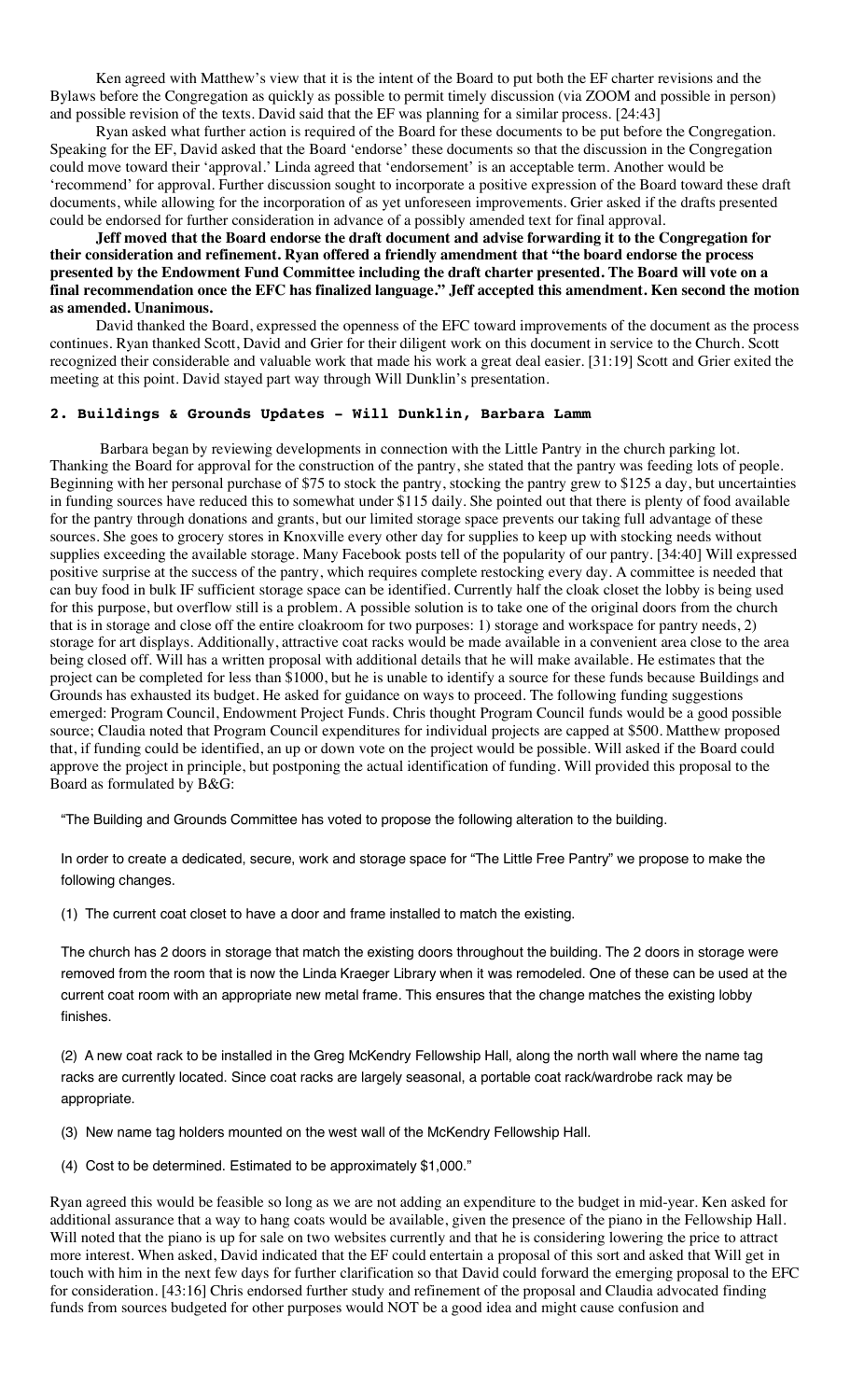misunderstanding: 'the Flower Committee has donated to the Coatroom Project \$xx." Ryan voiced agreement that this ad hoc re-ordering of budget priorities set a bad precedent and may not even be within the Board's purview. This view met with general approval. [48:02] Linda reiterated the issue that, because several different groups sharing the cloakroom space, a clear understanding between these groups be worked out in advance and Will said he had already done this. David informed the group that FISH also used this space and asked that this be taken into account. Barbara and Claudia confirmed that FISH was using a well-defined portion of the space and clear accommodations between FISH and pantry needs were in place. In fact, certain items not eligible for pantry needs are put in the FISH space for distribution.

## **Jeff moved approval of the Buildings and Grounds project proposal contingent upon funding with the assurance that the Little Pantry, Art Committee and Fish have appropriate access. Alice seconded. Unanimous. [52:46]**

A confidential topic of a potential donation was discussed in executive session and referred to additional consideration via e-mail. [61:32]

Will outlined recent discussions with Chris and Claudia on a range of upcoming major maintenance costs making the Board aware of them and initiating a discussion about planning for their funding. Among the major items were: 1) our HVAC units are currently beyond design life and may need replacing soon in the case of sudden failure (\$125k). 2) the Parking lot is in need of sealing and restriping to prevent deterioration. 3) the brickwork at the corner of the church where the chalice is attached has deteriorated so that leakage is occurring into the church space. 4) additional necessary, seemingly mundane and unsexy upkeep items with a price tag of ca. \$250k. It seems that churches in our position bring in a denominational consultant from UUA to provide guidance on how to proceed and finance the work. Capital campaigns typically fund more NEW items, not repairs. Given the fact that this Board is nearing the end of its tenure, it is clear that no conclusive discussions can be undertaken at this point and the fact that these issues go beyond the normal scope of B&G purview, beginning the discussion now to raise awareness of the issue in the larger church community is essential. Funds remaining from the SBA monies are insufficient to fully meet the most pressing needs. Ryan reminded the Board that Viren had begun establishing a means for the church to meet some of these longer term needs, but not the full extent of the problems Will had just outlined. He asked Will to produce an outline of the projected needs, priorities and cost estimates to help in crafting and expanding upon the plans Viren is in the process of formulating. Will and Chris will work on this. This document could provide a foundation for the next Board. Chris stated his view that it was entirely in order for a member of the Board to begin conversation with UUA consultants on further steps, including capital campaign or other approaches, such as improving the annual pledge drive. Since we have not had a capital campaign recently, entertaining a campaign could be a well-timed idea.

Ken agreed that a write-up of the upcoming needs would be helpful and that he believe a capital campaign might be in order. Perhaps finding a special 'sexy' item to headline the capital campaign would be useful. Because we no longer have a mortgage, the consultant might be able to help shape financial affairs with that in mind. Chris endorsed the view that the capital campaign should embrace a 'forward looking vision.' Will promised a prioritized project list for discussion in next month's Board meeting. Bill reminded the Board that such as list had been put together some years ago and that dusting these recommendations off could help putting together a comprehensive and attractive array of items. Will affirmed that he had this document that he termed 'amazing' for its completeness and thoughtfulness. [72:01]

## **3. COVID Reopening Proposal - Angela Hoffman**

Ryan called on Angela to discuss the Revised TVUUC Reopening Framework Proposal that had been shared with the Board as follows:

#### **We Are Each Other's Keepers: Updated Guidance for Reopening TVUUC Building and Grounds in Light of the Ongoing COVID-19 Pandemic**

The following chart outlines *the minimum* we need to do at each risk level to protect one another and ourselves. Even in the wish to return to normalcy, please remember that:

- Masks protect others as well as ourselves.
- Some of us are not or cannot be vaccinated.
- Some of us are immunocompromised, or live with or care for someone who is.
- People will have differing levels of comfort with physical closeness.

| <b>CDC</b>  | <b>Recommended Worship &amp; Large Group</b> | <b>Recommended Small Group</b> |
|-------------|----------------------------------------------|--------------------------------|
| <b>Risk</b> | <b>Activities</b>                            | <b>Activities</b>              |
|             |                                              |                                |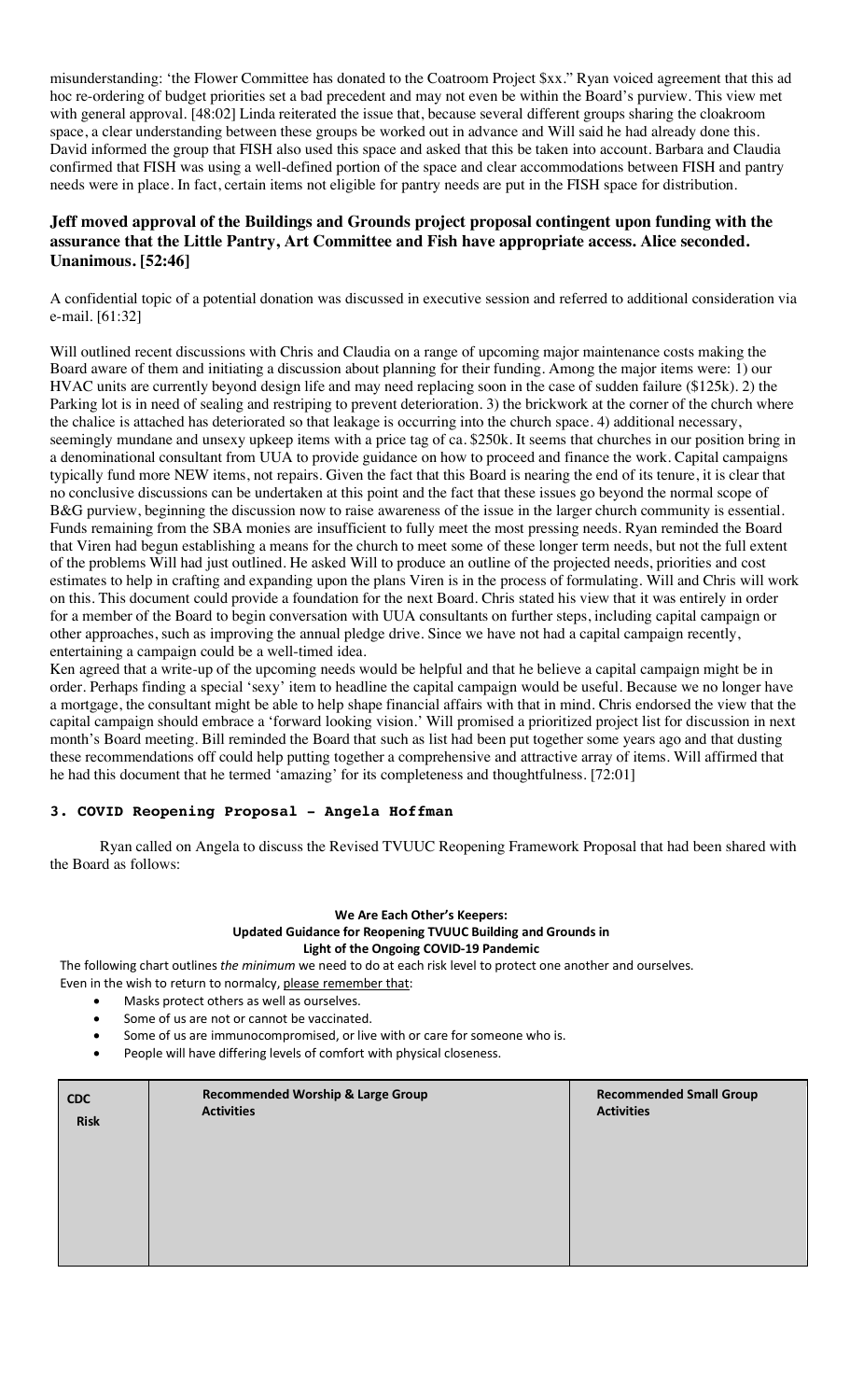| <b>High</b>                                       | Indoor: Worship service streamed<br>online; no in-person option.<br>Outdoor: Worship service open to the public<br>with safety protocols in place; vaccination<br>encouraged but not required.                                                                                                      | Indoor: Application &<br>approval by<br>administrative staff<br>required; safety<br>protocols and<br>vaccination required.<br>Outdoor: Application &<br>approval by administrative                                                                                                                                |
|---------------------------------------------------|-----------------------------------------------------------------------------------------------------------------------------------------------------------------------------------------------------------------------------------------------------------------------------------------------------|-------------------------------------------------------------------------------------------------------------------------------------------------------------------------------------------------------------------------------------------------------------------------------------------------------------------|
|                                                   |                                                                                                                                                                                                                                                                                                     | staff required; safety<br>protocols required;<br>vaccination encouraged<br>but not required.                                                                                                                                                                                                                      |
| <b>Medium</b>                                     | Indoor: Worship service open to the public with safety<br>protocols in place; vaccination encouraged but not<br>required.<br>Continued offering of livestreamed services.<br>Outdoor: Worship service open to the public; safety protocols<br>recommended; vaccination encouraged but not required. | Indoor: Application &<br>approval by<br>administrative staff<br>required; safety<br>protocols required;<br>vaccination encouraged<br>but not required.<br>Outdoor: Application &<br>approval by administrative<br>staff required; safety<br>protocols recommended;<br>vaccination encouraged<br>but not required. |
| Low                                               | Indoor: Worship service open to the public; masks<br>encouraged but not required; vaccination encouraged but<br>not required.<br>Continued offering of livestreamed services.<br>Outdoor: Worship service open to the public with no<br>restrictions; vaccination encouraged but not required.      | Indoor: Application & approval<br>by administrative staff required;<br>limited restrictions to be<br>determined from application<br>review; vaccination encouraged<br>but not required.<br>Outdoor: No application<br>required; no restrictions;<br>vaccination encouraged but<br>not required.                   |
| <b>Safety</b><br><b>Protocols</b><br>Include:     | Universal masking for ages 2+<br>No congregational singing<br>No food or drink<br>Good ventilation                                                                                                                                                                                                  |                                                                                                                                                                                                                                                                                                                   |
| <b>CDC</b><br><b>Guidance</b><br><b>Re: Masks</b> | People may choose to mask at any time, even if masks<br>are not recommended at that risk level.<br>People with symptoms, a positive test, or exposure to<br>someone with COVID-19 should wear a mask.                                                                                               |                                                                                                                                                                                                                                                                                                                   |

1 CDC risk level by county: https://www.cdc.gov/coronavirus/2019-ncov/your-health/covid-by-county.html.

2 Recommendation per CDC across risk levels: https://www.cdc.gov/coronavirus/2019-ncov/your-health/covid-by-county.html.

## **Rationale for updated guidance:**

Given Knox County's falling case rates and recent changes in CDC recommendations, the TVUUC COVID-19 Task Force (CTF) decided to revisit its most recent reopening framework recommendations that were adopted by the Board of Directors in September 2021.

The Task Force currently recommends that TVUUC adopt use of the CDC's new COVID-19 Community Level3 metric to assess local community risk. "Levels can be low, medium, or high and are determined by looking at hospital beds being used, hospital admissions, and the total number of new COVID-19 cases in an area."4 This three-level risk assessment tool will replace our previous use of CovidActNow's five-level metric,5 to which we had also added an additional level called "endemic."

We have mapped the previous six levels of recommended church activities onto the three risk levels of the new CDC model. Some notable changes have occurred that will allow our community to come together more fully than before, such as recommending reopening to the public sooner than continued following of the CovidActNow model would have allowed. One reason for this is to allow for greater inclusion of our members with children ages zero to four, who remain ineligible for vaccination. We have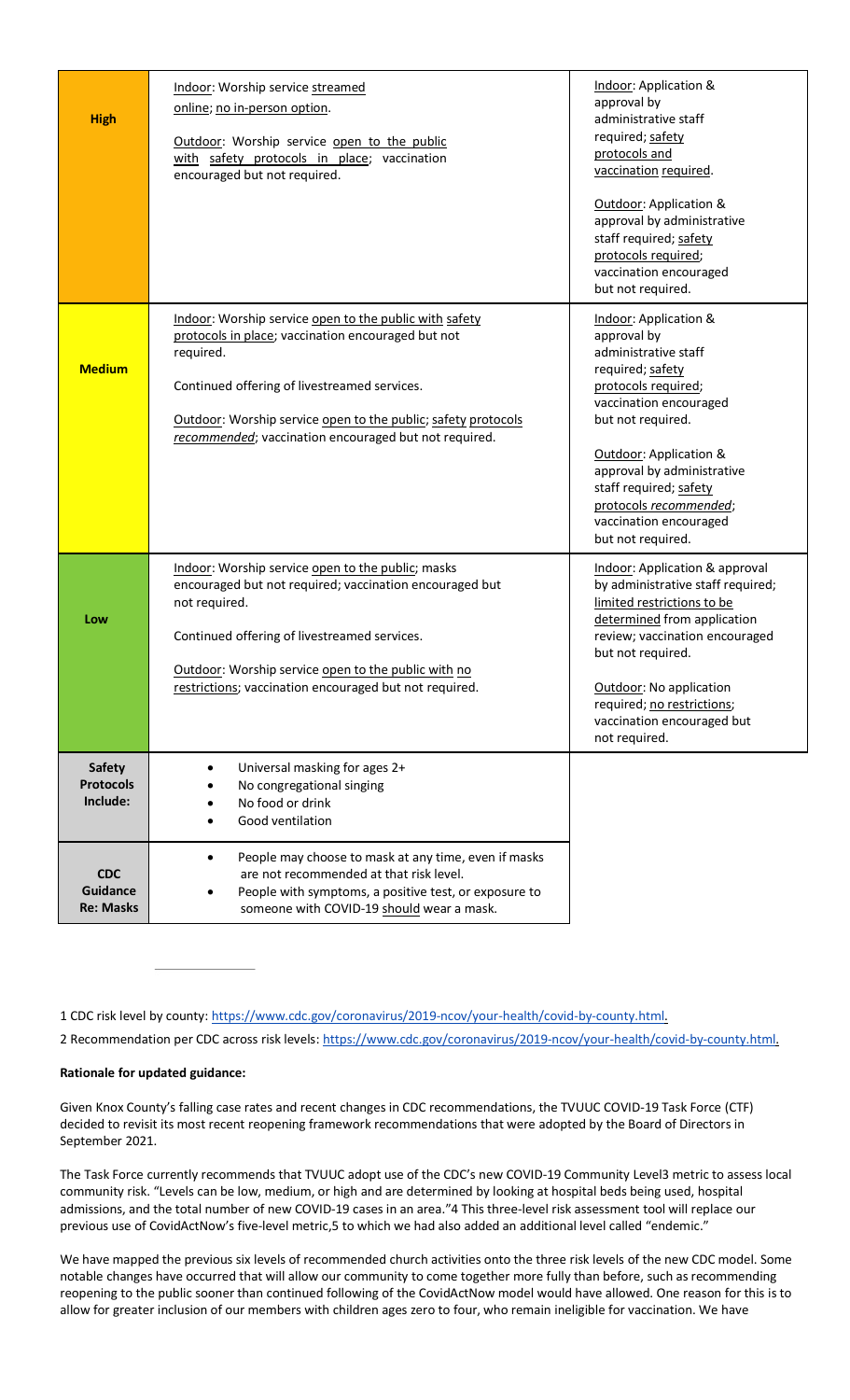recommended more stringent mitigation measures for some levels than that which the CDC recommends, but we have done so with the goal of moving back toward in-person worship and community in as safe and as considerate a way as possible.

#### **Guidance for moving between levels:**

To the end of making a smooth transition between models, and in keeping with TVUUC's principles and values, the CTF recommends implementation in this way:

- Decisions about moving **down** from one risk level to another will be based on three-week data trends.
- Decisions about moving up from one risk level to another will be based on one-week data trends.

By common consent, Angela began with a brief survey of the document the COVID Task Force (CTF) created in March. She noted that in late February CDC had revised the way it determined levels and shifted from a single metric (cases per 100k) to a combination of three. This proposal incorporates the new measurement basis. COVID Act Now <covidactnow.org> now also uses the new metric for establishing the three color scheme. This three-level proposal would supersede the six-level scheme approved by the Board last September. The CTF spent considerable time assessing which church activities would be suitable for each of the three color coded levels. At this point, she invited questions from the Board. [75:05] Jeff asked if the proposed scheme is flexible enough to deal with increases in case levels, such as seen in other parts of the country. Angela noted that it is able to deal with fluctuations in both directions. She referred to the step up and step down rules on the handout and described why it is prudent to have step up decisions on a one week basis whereas step down decisions occur on the basis of three weeks of data. The new CDC model puts greater emphasis on hospitalization rates, which also measure disease burden on the community. She noted that the proposed rules for TVUUC were somewhat more stringent than for the community at large because in the judgment of the CTF, this more closely matches the value system of our church. [78:14] As for the effective date, of the new policy, Angela proposed May 1, when it would supplant the transition policy decided on in the March meeting. She asked that the messaging for the new policy, particularly in the church on Sundays, be clear, supportive and proactive. Because the policy incorporates change, special and timely attention should be given to announcements and signage regarding mask optional policy, alternative (mask only) in-church worship spaces to effectively orient parishioners on these matters. Matthew reinforced the need for prompt decisions because the church will be going *mask optional*, not *maskless*, on May 1, when existing policy ends, and clear updated information is needed. [79:53] Angela agreed stressing the important of consistent messaging from all relevant sources: Board, COVID Task Force, Executive Team. The wording *mask optional* acknowledges that there are some in the congregation that still need, or choose, to wear a mask to mitigate risk. [81:48] She noted the importance of communicating to the church attendees at large the availability and purpose of alternate *mask obligatory* rooms, the Lizzy Crozier French Room, to congregate during the service. [82:46] Having a Board Member on Duty will help this process because awareness and usage of these rooms is minimal. Several participants promised to coordinate creation of a uniform script for the Board Member and for the Order of Service working from existing drafts by Ryan and Angela. Claudia will continue to include this script and information on the alternate worship spaces in the church in the online Order of Service she sends out to 1200 recipients. [89:00]

## **Ken moved acceptance of the Revised TVUUC Three Level Reopening Framework with an implementation date of May 1. Matthew seconded. Unanimous. [92:17]**

## **4. Minutes of March Meeting**

## **Matthew moved, Ryan seconded acceptance of the minutes prepared by Alice of the March meeting. Carried. Jeff abstained, having been absent from that meeting. [97:09]**

## **5. Proposal for Executive Reporting Structure – Chris**

Chris introduced a draft proposal for scheduled executive committee reports. It derives from a perceived need to improve and systematize communications between the Board and Executive Committees. [97:37]

Here is a proposal for how to improve communication between the Executive Team, staff and Board. I advise that we return to monthly reports by the executive team (in cooperation with relevant staff members) focusing on those areas that align with the work of the staff team. Look over the topics to see if it covers your concerns. Ignore the proposed months as those might change as we tinker with the proposal. I initially left June, July, August open as there may be other areas the board would like us to report on. Look at this proposal as a first draft.

## **Proposed Executive Reports (DRAFT)**

September - Building and Grounds October - Stewardship and Finance November - Public Ministry December - Administration and Personnel January - Adult Programming and Religious Education February - Children and Youth Programming/ Religious Education March - Pastoral Care April - Music May - Communications (potentially including multi-platform church activities)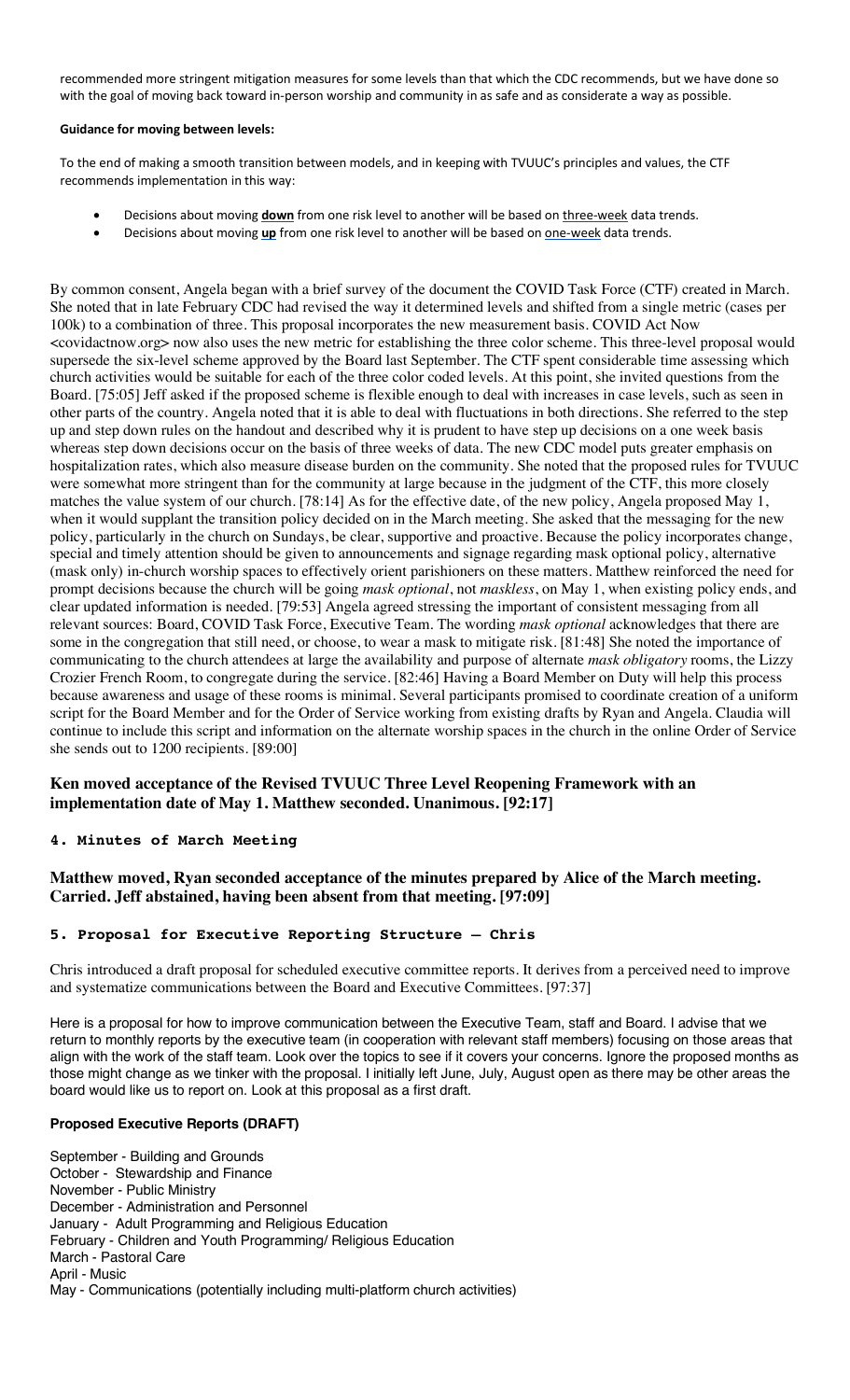Other Board Reports from Lay Led Committees that report specifically to the Board that could be scheduled for specific months.

Program Council Endowment Fund Nominating Committee Long Range Planning Ministerial Evaluation

The proposed structure is an attempt to cover the church year, but the months for the reports and the committees reporting are subject to re-shifting following additional discussion, he emphasized. One outcome of this structure would be to have an overall Annual Report at the end of the church year by a consolidation of the monthly reports. [100:31] Alice highlighted the importance of reports of committees that report directly to the Board, as Chris had outlined. Specifics of the process of reporting were discussed: who would be involved in putting the report together and how. Linda expressed her support of this proposal and of Chris' participation in the process. Bill added that that goal setting is a critical management tool because the objectives help align our activities with our mission. Chris noted that the proposal had the secondary benefit of showcasing the expertise and importance of the contributions of the entire staff and committee members. Linda stressed the value of goal setting for the church and Chris noted that he and AB intend to include identification of objectives at the beginning of the program year. In recent years, focus had largely been on crisis management, a shakeup that had reduced the focus on objectives, but a reset and reorientation towards stable longer term goals was a purpose of this proposal. Special attention to integrating shut-ins and members in nursing homes has been enabled by the communication innovations that have arisen from our experience and responses to COVID. There was significant agreement that the formalized reporting on even such matters as HVAC in a B&G report would be very beneficial. [107:30] Vision for the longer term, e.g. twenty years in the future in addition to just a year or two ahead, is a central component of this process. AB confirmed that goal setting was a going to be a focus of the re-organization of church communications that had just begun. [110:56] Monitoring the success of lack of success in accomplishing goals is necessary. [113:53] Concluding this discussion, Ryan agreed that further detailed work on this proposal can take place in cooperation with the leadership team. [114:58]

## **6. Financials - Claudia**

Turning to the budget, Ryan asked for details on the licensing and subscription fees, which were significantly overbudget. Claudia clarified that, because of the pandemic, some new items were included, for example, ZOOM fees and video production expenses. Increased use of these media had compelled greater expenditures. In some cases, we shifted to programs with associated costs for greater and more robust needs. These new costs also had had no clear budget category — office supplies, computers and maintenance, building and grounds, REALM — and licensing and subscription fees became a catchall for which had no precedent as a budget line item. Going forward, we will have a clearer sense of where these costs should be located. [118:25] Giving was up for March and year-to-date (YTD) giving is up \$78k over budgeted YTD. Actual YTD income versus expenditures has a surplus of \$260, *including* unbudgeted capital maintenance expenses of \$69k. All in all, we are in a good financial position. AB reminded us that technology support will increase in the next budget year. The Technology Task Force consists of unpaid volunteers, but talks with vendors indicate increasing costs in this area. The next Leadership Team meeting will come up with concrete budget projections. The biggest expense item in our budget is personnel and discussions with Susan Kovac have focused on these matters. The Personnel Committee has too few members at present, so the next presentation on Personnel will be based on UUA compensation recommendations. Ryan thanked Claudia for her presentation that also included a preview of next year's budget. [122:17]

## **7. Bylaw Revision and Personnel - Ken**

Ken reported on the activities of the Nominating Committee, including identifying a candidate for rising chair of the Personnel Committee whose position is ratified in the congregational meeting. The status of Susan Kovac continuing on the Personnel Committee was discussed, since she will be completing her third year in this position, but this needed additional clarification, which Ryan offered to take on. Linda volunteered to assist a new chair if Susan is rotating off. Ryan also offered to become a member of the Personnel Committee if needed. Also, the tentative state of the bylaws is complicating the resolution of the staffing of this committee. The number of committee members is uncertain pending the fixing of the committee membership in the bylaws. Ken and Ryan both advocated that a provisional personnel team begin work informally before the congregational meeting because of budgetary issues involved. [130:52] One question hovering over this discussion was that certain people were recruited by the Board for certain committees and others were identified by the Nominating Committee as candidates and were voted on by the congregation. Mary helped clarify the matter by referring to the relevant section from the church bylaws as amended in the congregation meeting of May 19, 2019: "All Board committees shall have a chair appointed by the Board (except for the Finance Committee) for a term determined by the respective committee charters. Members of Board committees shall be selected by their chairs in consultation with the President and approved by the Board.

All chairs and members of Board committees must be members of the Church. A list of all Board committees and their membership shall be maintained in the Church office.

The following are Board committees: Finance Committee, Personnel Committee, Stewardship Committee, Strategic Planning Committee, and any Board task force or other committee so designated by the Board." [134:33]

The process of first identifying, then ratifying persons for these positions was discussed. By consensus, it was determined that the Board is the proper authority for reconstituting the Personnel Committee. [138:15]